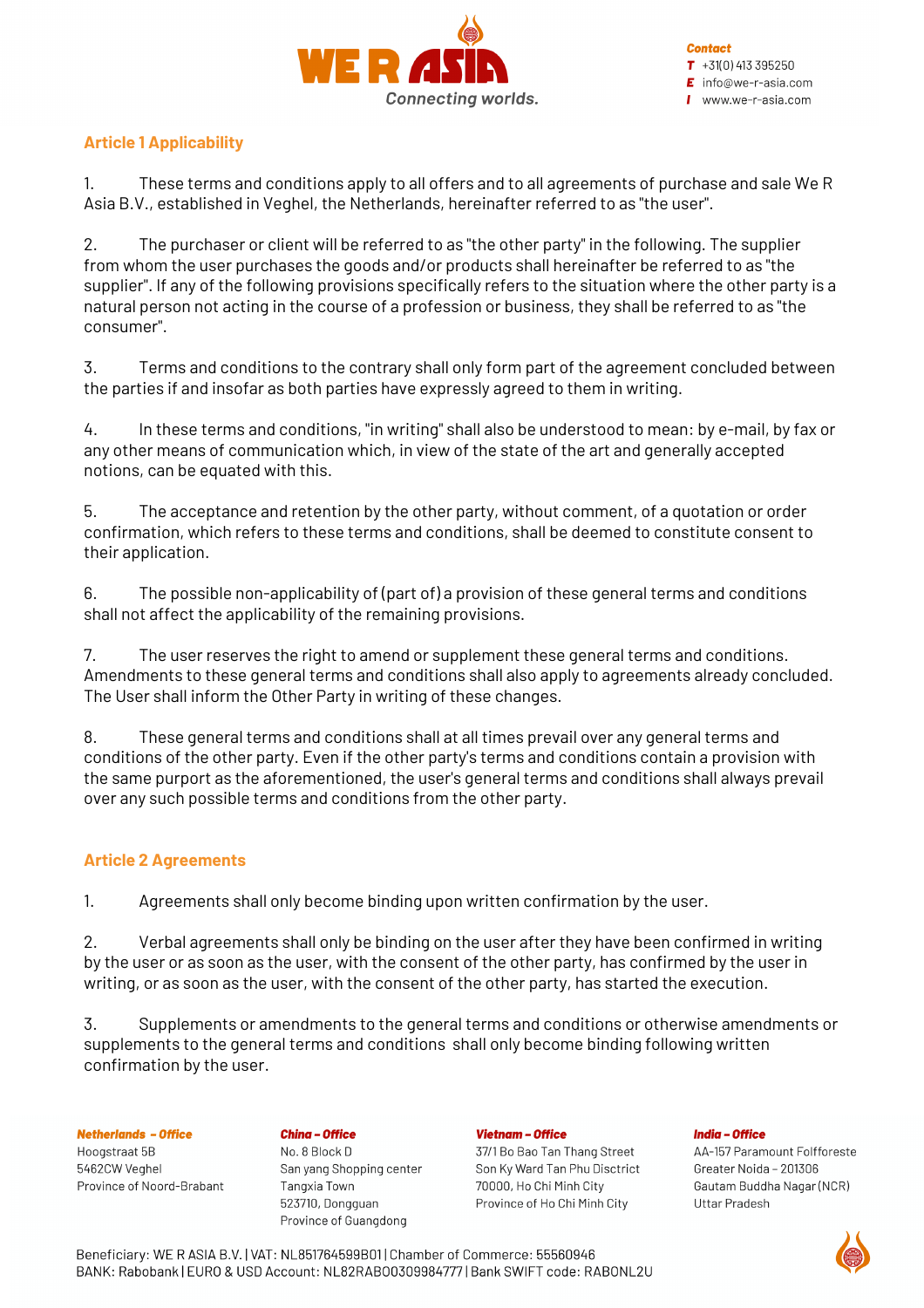

## **Article 3 Offers**

1. All offers, quotations, price lists, delivery times etc. of the user are without obligation, unless they contain a period for acceptance. The validity of a quotation is in principle 5 working days. If a quotation or offer contains an offer without obligation and the other party accepts this offer, then the user has the right to withdraw the offer within 2 working days of receiving the acceptance.

2. The prices charged by the user as well as the prices mentioned in the offers, quotations, price lists and suchlike are exclusive of VAT, other government levies and any costs. These costs may include - but are not limited to - travelling expenses, transport costs, customs costs, administration costs and invoices from engaged third parties. All this, unless explicitly stated otherwise in writing. The User cannot be bound by its quotations, offers, price lists or delivery times if the Other Party can reasonably understand that the quotations, offers, price lists or delivery times, or any part thereof, contain an obvious mistake or error.

3. Samples, brochures, drawings, models, specifications of colors, dimensions, weights and other descriptions shown and/or provided are as accurate as possible, but are only indicative. indications only. No rights can be derived from these, unless parties have explicitly agreed otherwise in writing.

4. The samples, brochures, drawings and suchlike referred to in the previous paragraph of this Article shall remain the property of the user at all times, unless the parties have expressly agreed otherwise in writing. They must be returned at the first request of the user. They may not be reproduced or made available for inspection by third parties without the written consent of the user.

5. a. If between the dates of concluding the agreement and carrying it out, changes are made by the government and/or trade unions to wages, employment conditions or social security etc., the user shall be entitled to pass the increases on to the other party. Should a new price list be issued by the user and/or suppliers and take effect between the above-mentioned dates, the user shall be entitled to charge the other party the prices stated therein.

b. For the agreement concluded with the consumer, it applies that price increases may be passed on or charged 3 months after the conclusion of the agreement. In the event of price increases within a shorter period than 3 months, the consumer is authorized to dissolve the agreement.

6. In the event of considerable increases in cost price-determining factors, even if this is the result of foreseeable circumstances, the user reserves the right to adjust the rates, including but not limited to the rates for transport by sea freight, air freight or road transport, or to apply a surcharge, all this without the other party's prior approval. The aforementioned does not give the other party the right to terminate, to dissolve or to change the agreement (prematurely) in any other way.

### **Article 4 Third-party engagement**

If and in so far as required for the proper execution of the agreement, the user is entitled to have certain activities and/or deliveries carried out by third parties.

### **Netherlands - Office**

Hoogstraat 5B 5462CW Veahel Province of Noord-Brabant

### **China - Office**

No. 8 Block D San vang Shopping center Tangxia Town 523710, Dongguan Province of Guangdong

### **Vietnam - Office**

37/1 Bo Bao Tan Thang Street Son Ky Ward Tan Phu Disctrict 70000, Ho Chi Minh City Province of Ho Chi Minh City

### **India - Office**



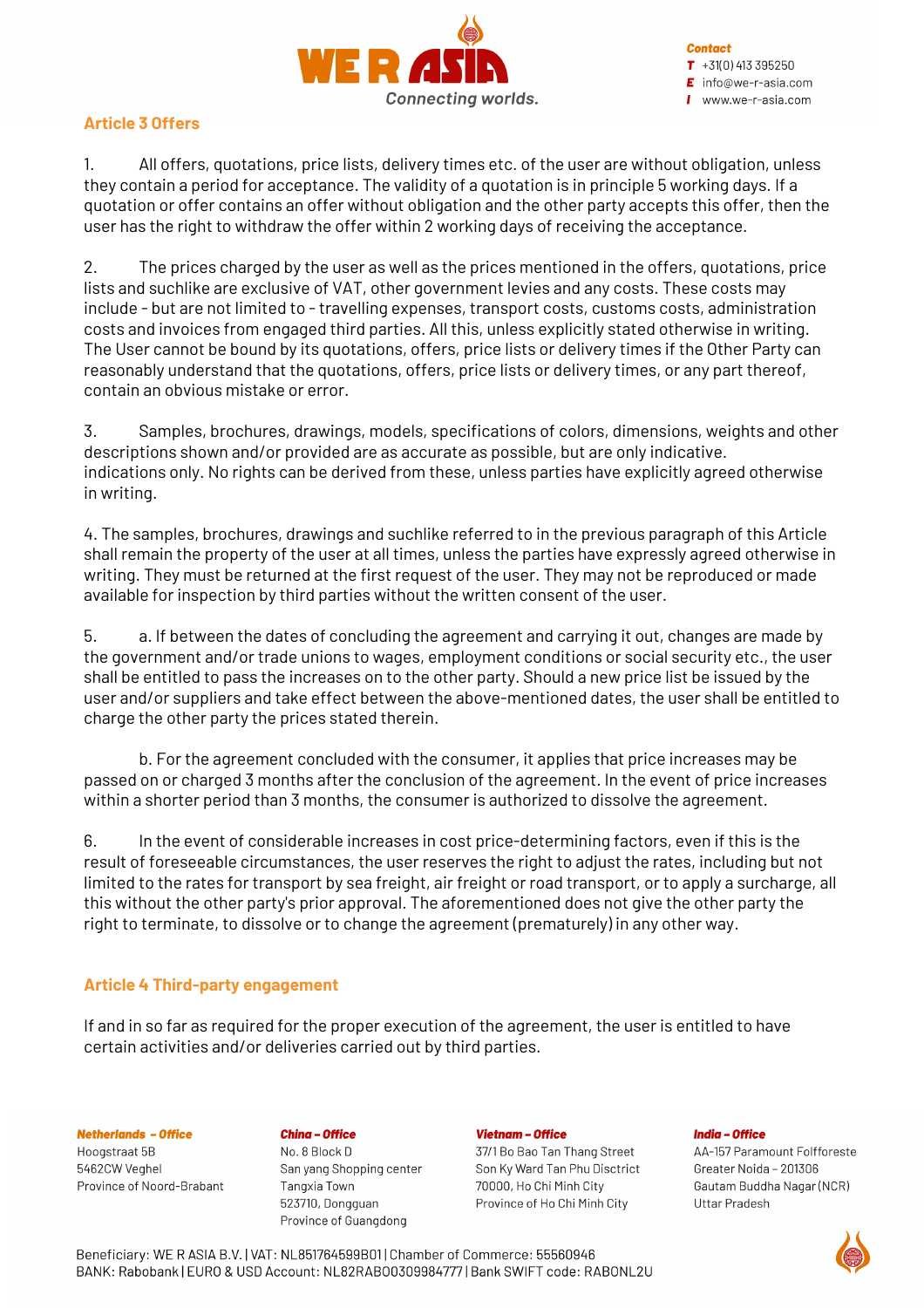

### **Article 5 Delivery, delivery times**

1. Stated periods within which the goods must be delivered can never be regarded as fatal, unless parties have explicitly agreed otherwise in writing. If the user fails to fulfil his obligations arising from the agreement or fails to do so in time, he must therefore be given written notice of default. The user must be given a reasonable period in which to perform the agreement after all. The user retains the right to suspend delivery when there is doubt about the other party's ability to pay.

2. The user is entitled, but not obliged, to deliver the products in parts, in which case the general (delivery) conditions shall also apply to each partial delivery. The other party shall be obliged to impose an on-board bill on the relevant carrier of the goods to be delivered to the user. In the event of delivery in parts, each delivery or phase shall be regarded as a separate transaction and the user may send an invoice per transaction.

3. The risk regarding the delivered goods shall pass to the other party at the moment of delivery. The moment of delivery is determined based on the INCO terms agreed in advance.

4. Shipment and/or transport of the ordered goods shall take place in a manner to be determined by the user, but at the expense and risk of the other party. The user is not liable for damage, of whatever nature and form, in connection with the shipment and/or transport, whether or not suffered by the goods. All this, unless parties have explicitly agreed otherwise in writing.

5. If it proves impossible to deliver the goods to the other party, due to a cause related to the other party, the user reserves the right to store the ordered goods at the expense and risk of the other party. The user shall inform the other party in writing of the storage carried out and shall also set a reasonable term within which the other party must give the user the opportunity to deliver the goods.

6. If the other party, even after expiry of the reasonable period set by the user, as stipulated in the previous paragraph of this article, remains in default with regard to the fulfilment of his obligations, the other party shall be in default by the mere lapse of 1 (one) month, calculated from the date of storage, and the user shall be entitled to dissolve the agreement in writing in full or in part, with immediate effect, without prior or further notice of default, without judicial intervention and without being obliged to pay compensation for damages, costs and interest.

7. The foregoing shall not affect the other party's obligation to pay the agreed or stipulated or owed price, as well as any storage and/or other costs.

8. The User shall be entitled to demand advance payment or security from the Other Party for the fulfilment of the Other Party's financial obligations before proceeding to deliver.

# **Article 6 Delivery progress**

1. The user cannot be obliged to start delivering the goods until all necessary information is in his possession and he has received any agreed (instalment) payment. In the event of delays occurring because of this, the indicated delivery times shall be adjusted proportionately.

### **Netherlands - Office**

Hoogstraat 5B 5462CW Veahel Province of Noord-Brabant **China - Office** No. 8 Block D San vang Shopping center Tangxia Town 523710, Dongguan Province of Guangdong

#### **Vietnam - Office**

37/1 Bo Bao Tan Thang Street Son Ky Ward Tan Phu Disctrict 70000, Ho Chi Minh City Province of Ho Chi Minh City

### **India - Office**

AA-157 Paramount Folfforeste Greater Noida - 201306 Gautam Buddha Nagar (NCR) **Uttar Pradesh** 

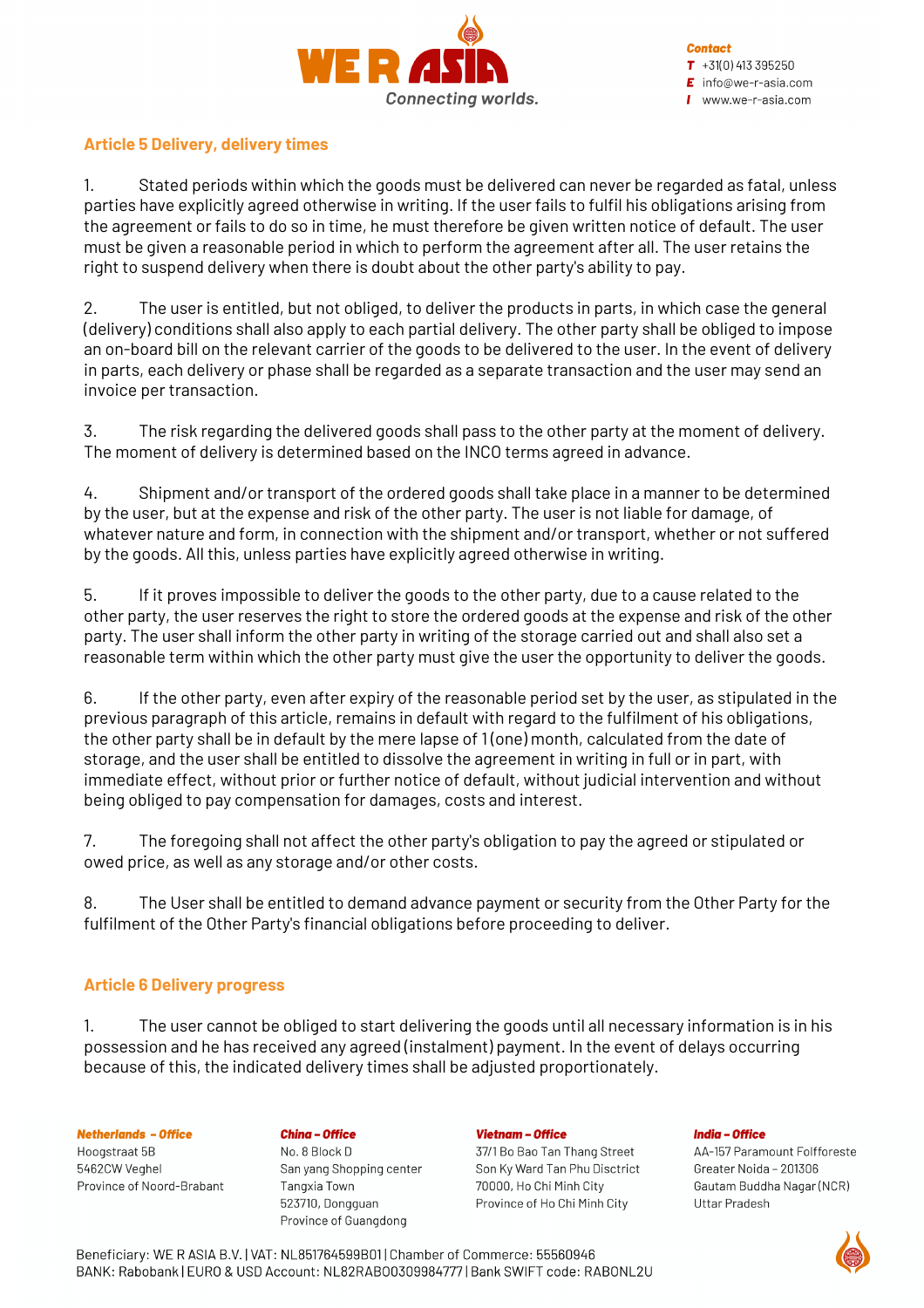

2. If the deliveries cannot take place normally or without interruption due to causes beyond the user's control, the user shall be entitled to charge the other party for the resulting costs.

3. All expenses incurred by the user within the framework of the execution of the agreement at the request of the other party shall be fully at the expense of the latter, unless parties have explicitly agreed otherwise in writing.

4. The other party is obliged to inform the user of the requirements the products have to meet and of the required certifications. If and insofar as desired by the other party, the user can provide support with the application for certification. All expenses arising from this application shall be for the account and risk of the other party. The other party shall be at all times be responsible for all obligations and liabilities relating to the application for the (CE) certification.

# **Article 7 Packaging**

1. The packaging in which the goods are delivered, not intended for one-time use, remains the property of the user and may not be used by the other party for purposes other than those for which it is intended.

2. The user shall be entitled to charge the other party a deposit for this packaging. The user is obliged to take back this packaging, provided it is returned carriage paid, at the price charged to the other party, during a period after the delivery date which is determined by the user.

3. If packaging is damaged, incomplete or lost, the other party shall be liable for such damage and its right to reimbursement of the deposit shall lapse.

4. Should it - at the discretion of the user - appear necessary, packaging will be charged to the other party at its cost price and will not be taken back.

# **Article 8 Complaints and returns**

1. The other party shall be obliged to check the goods immediately on receipt. Should the other party discover visible defects, errors, imperfections and/or faults, this must be noted on the consignment note and/or accompanying bill and brought to the attention of the user immediately, or the other party must inform the user of this within 24 hours of receipt of the goods, followed by immediate written confirmation of this to the user.

2. Other complaints must be reported to the user by registered letter within 8 days of receipt of the goods.

3. Without prejudice to the provisions of paragraphs 1 and 2 of this Article, the provisions of paragraph 8 of Article 9 shall also be taken into account with regard to the agreement concluded with the consumer.

4. If the above-mentioned complaints have not been made known to the user within the periods referred to, the goods shall be deemed to have been received in good condition.

**Netherlands - Office** Hoogstraat 5B 5462CW Veahel Province of Noord-Brabant **China - Office** No. 8 Block D San vang Shopping center Tangxia Town 523710, Dongguan Province of Guangdong

### **Vietnam - Office**

37/1 Bo Bao Tan Thang Street Son Ky Ward Tan Phu Disctrict 70000, Ho Chi Minh City Province of Ho Chi Minh City

### **India - Office**

AA-157 Paramount Folfforeste Greater Noida - 201306 Gautam Buddha Nagar (NCR) **Uttar Pradesh** 

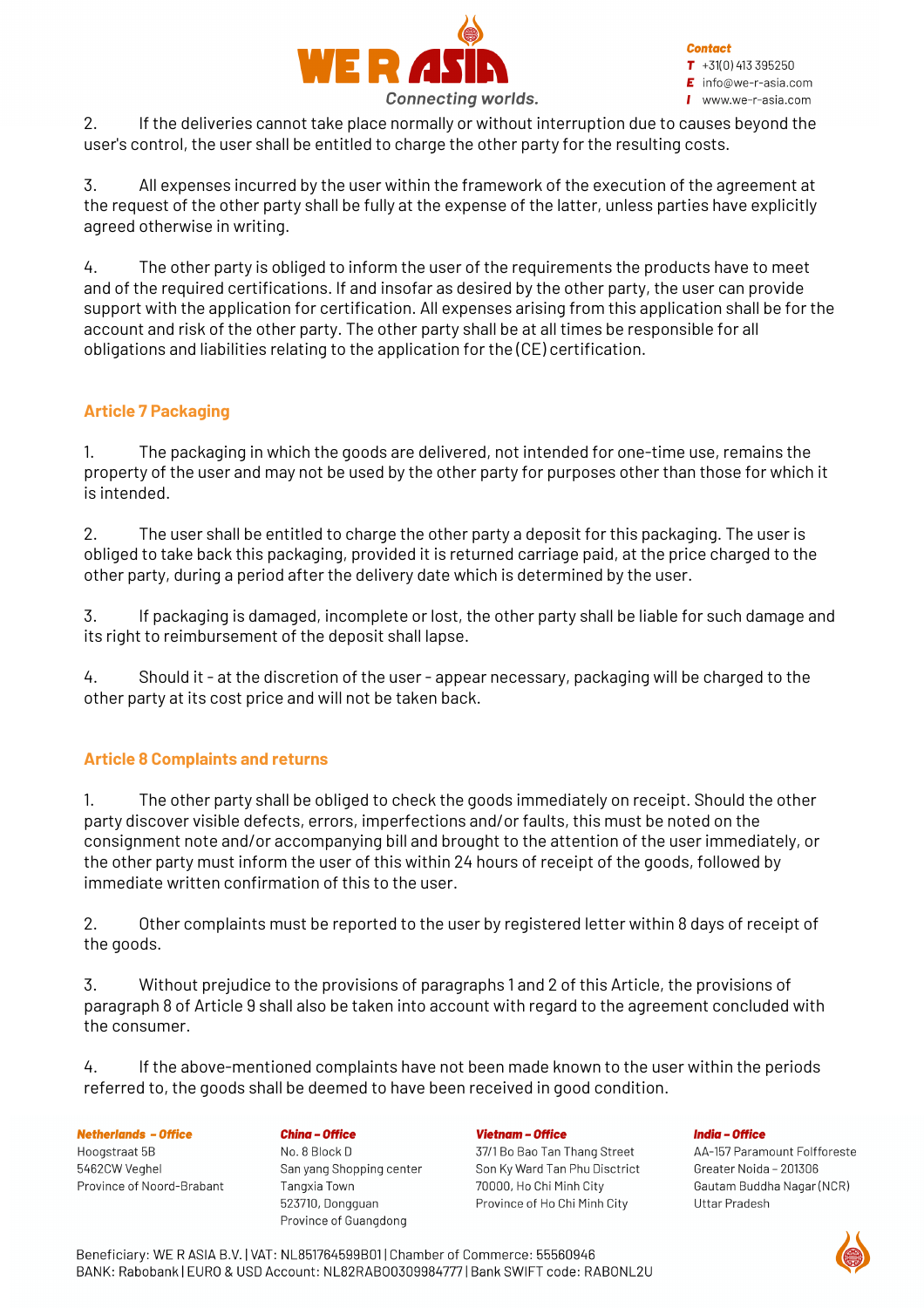

**Contact**  $T + 31(0)413395250$ 

 $E$  info@we-r-asia.com

 $\blacksquare$  www.we-r-asia.com

5. The goods ordered shall be delivered in the wholesale packaging of the user. Minor deviations regarding specified sizes, weights, numbers, colors, etc. shall not be considered a shortcoming on the part of the User.

6. With regard to imperfections in natural products, no claims can be made if these imperfections are related to the nature and properties of the raw material(s) from which the product is made. All this at the discretion of the user.

7. Complaints do not suspend the other party's payment obligation.

8. The User must be given the opportunity to investigate the complaint. If the return of the goods proves necessary for the investigation of the complaint, this shall only take place at the expense and risk of the User if the latter has given its express prior consent in writing.

9. In all cases, the goods shall be returned in a manner to be determined by the user and in the original packaging. Return shipments shall take place at the other party's expense and risk, unless the user declares the complaint well-founded.

10. If, after delivery, the nature and/or composition of the goods have changed, or if they have been fully or partially processed, damaged or repackaged, all rights to complain shall lapse.

11. In the event of justified complaints, the damage shall be settled in accordance with the provisions of Article 9.

# **Article 9 Liability and warranty**

1. If the user is held liable regarding a shortcoming in the fulfilment of the agreement, which shortcoming is attributable to the supplier and/or due to the inferiority of the delivered goods and/or products, the liability shall be passed on to the supplier.

2. The other party acknowledges that the user is not the manufacturer of the goods/products.

3. The user discharges his duty as may be expected from a company in his line of business, but accepts no liability whatsoever for damage, including death and personal injury, consequential loss, trading loss, loss of profits and/or stagnation damage, which is the result of acts or omissions by the user, his staff or third parties engaged by him, except in the case of intentional acts or omissions and/or deliberate recklessness on the part of himself, his board of directors and/or his managerial staff.

4. Without prejudice to the provisions of the other paragraphs of this Article, the user's liability for whatever reason - shall be limited to the amount of the net price of the goods delivered or the work carried out.

5. Without prejudice to the provisions of the previous paragraphs of this article, the user shall never be obliged to pay damages that exceed the insured amount, insofar as the damage is covered by an insurance policy taken out by the user. The supplier is liable for all damage suffered by the user as a

### **Netherlands - Office**

Hoogstraat 5B 5462CW Veahel Province of Noord-Brabant **China - Office** No. 8 Block D San vang Shopping center Tangxia Town 523710, Dongguan Province of Guangdong

### **Vietnam - Office**

37/1 Bo Bao Tan Thang Street Son Ky Ward Tan Phu Disctrict 70000, Ho Chi Minh City Province of Ho Chi Minh City

### **India - Office**



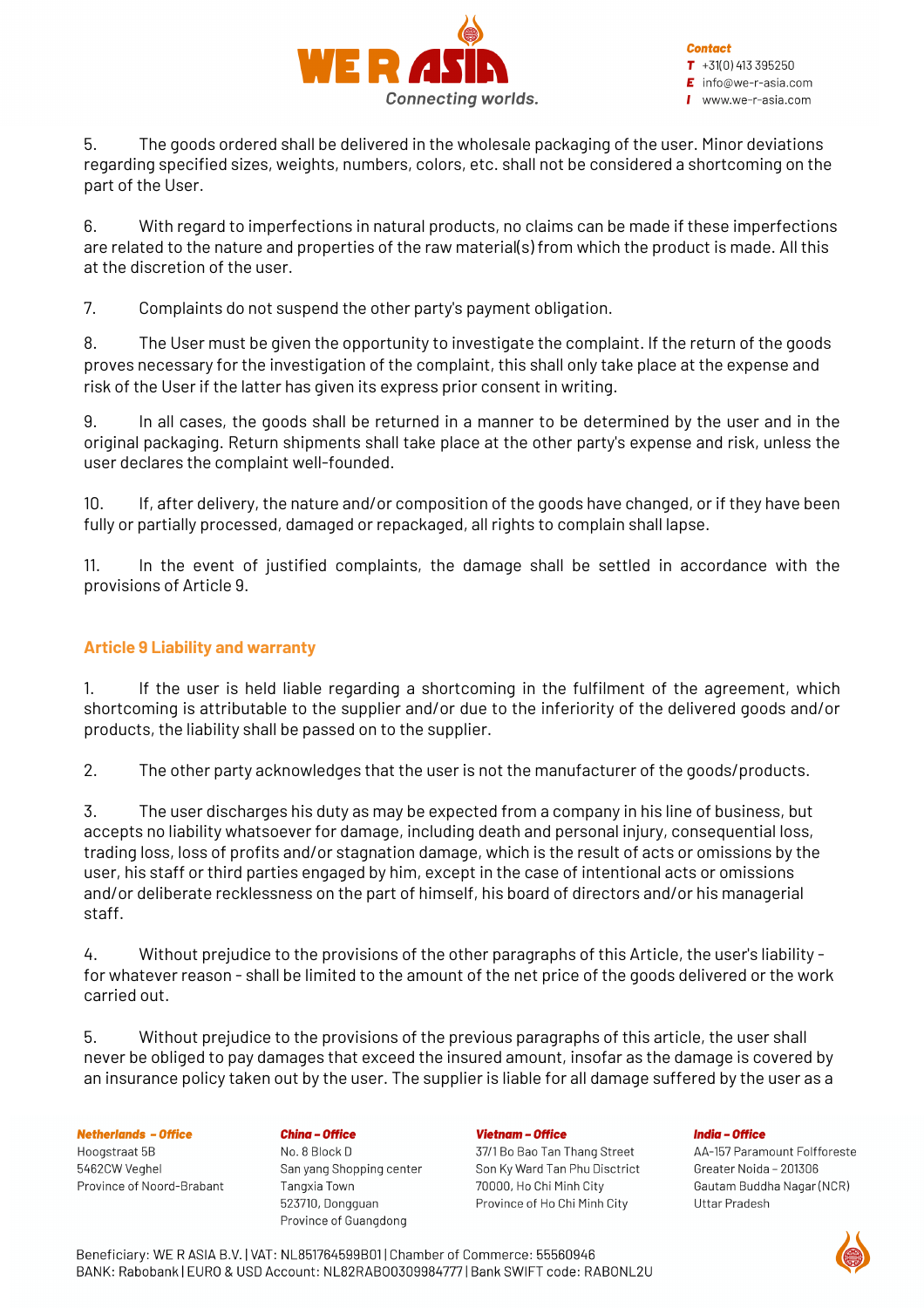

result of a shortcoming in the fulfilment of the user's obligations by the supplier or as a result of the defectiveness of the products supplied by the user to the other party.

6. The user guarantees the usual normal quality and soundness of the delivered goods; their actual life span can never be guaranteed.

7. If the goods delivered contain visible errors, imperfections and/or defects which must already have been present at the time of delivery, the user undertakes to repair or replace these goods free of charge, at his discretion.

8. a. In all cases, the period within which the user can be sued for compensation for established damages shall be limited to six months, calculated from the time at which the obligation to pay damages is established.

b. In deviation from subsection A of this paragraph, a maximum period of 1 (one) year applies for the consumer.

9. If the goods supplied by the user come with a guarantee from the manufacturer, that guarantee shall apply equally between the parties

10. With regard to the agreement with the consumer, the user shall observe the legally stipulated guarantee periods.

11. The other party loses its rights vis-à-vis the user, is liable for all damage and indemnifies the user against any third-party claim for compensation if and insofar as:

a. The aforementioned damage is caused by inexpert use and/or use contrary to the instructions and/or advice of the user and/or inexpert storage of the delivered goods by the other party;

b. The aforementioned damage is caused by errors, incompleteness or inaccuracies in data, materials, information carriers, etc. which are provided and/or prescribed to the user by or on behalf of the other party.

c. if the legal requirements regarding the necessary (CE) certification for the products are not met or if the ordered products do not have the necessary (CE) certification.

12. The user can never be held liable for all obligations and liabilities relating to the application for (CE) certification and the outcome of the (CE) certification.

# **Article 10 intellectual property**

1. The user shall never be responsible for checking the data supplied by the other party, including but not limited to the design, the entitlement to applicable intellectual property rights, including but not limited to protection, registration and infringement thereof. The other party is therefore itself responsible for the use of intellectual property rights, such as patent or design rights.

### **Netherlands - Office**

Hoogstraat 5B 5462CW Veghel Province of Noord-Brabant **China - Office** No. 8 Block D San vang Shopping center Tangxia Town 523710, Dongguan Province of Guangdong

### **Vietnam - Office**

37/1 Bo Bao Tan Thang Street Son Ky Ward Tan Phu Disctrict 70000, Ho Chi Minh City Province of Ho Chi Minh City

#### **India - Office**



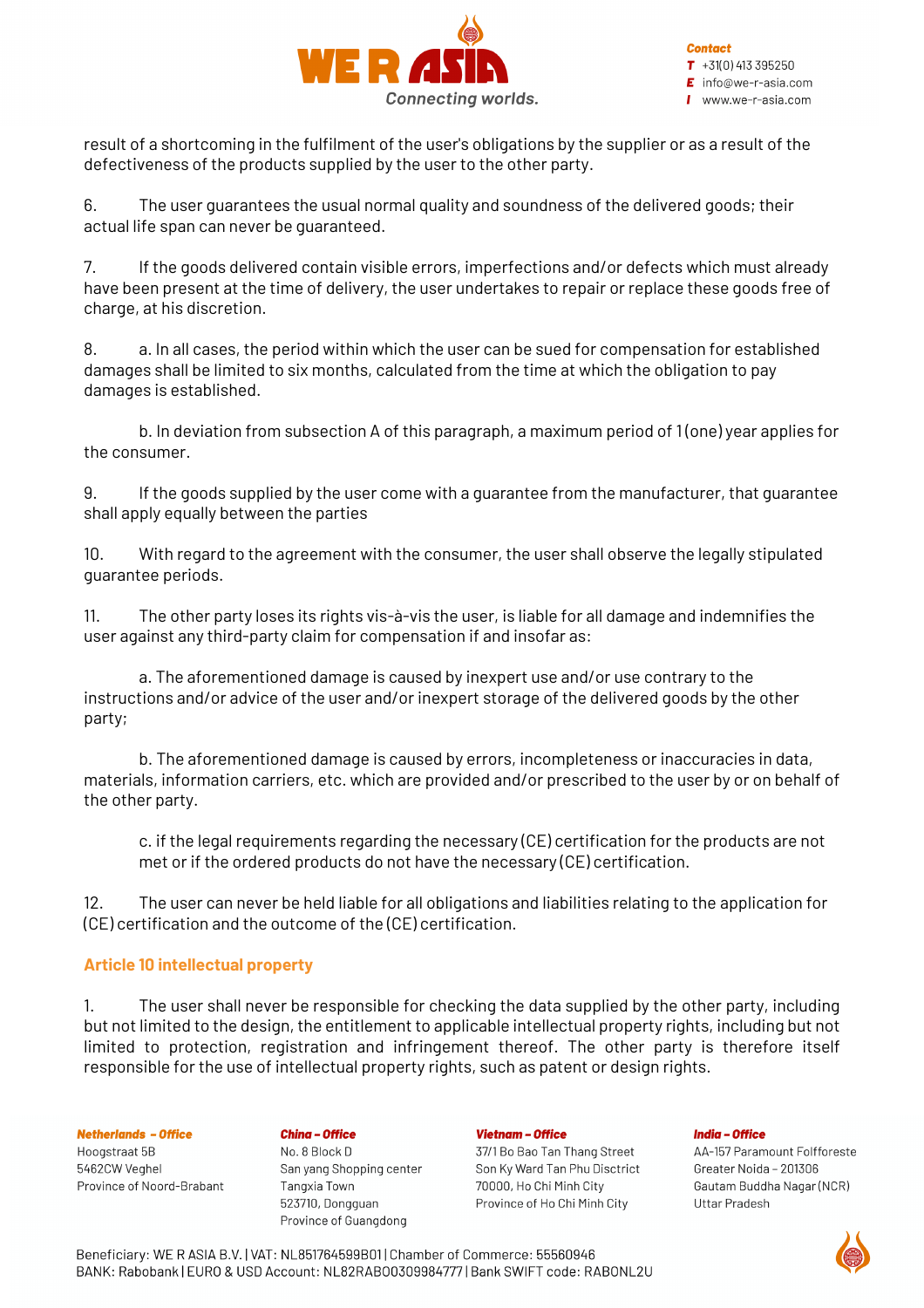

**Contact**  $T + 31(0)413395250$ 

 $E$  info@we-r-asia.com

 $I$  www.we-r-asia.com

2. If and when the aforementioned becomes apparent when the user's work is not yet or not fully completed, the user shall be entitled to charge the other party for the costs already incurred, as well as for any damage it suffers as a result.

3. The user is not liable for any damage of the other party or third parties that is caused as a result of or ensues from any infringement on - or the use of -intellectual property rights of third parties, or the failure to lay down the intellectual property rights in time. The other party indemnifies the user fully in this respect. The aforementioned shall also apply to any consequences which have arisen as a result of the compulsory recall of certain products on account of the aforementioned infringements.

# **Article 11 Payment**

1. Payment shall be made within 30 days after the invoice date, unless parties have explicitly agreed otherwise in writing.

2. If an invoice is not paid in full after expiry of the period referred to in paragraph 1:

a. as from that time, the other party shall be charged a credit limitation surcharge amounting to 2%, without any further notice of default being required;

b. the other party shall owe the user default interest in the amount of 2% per month cumulatively calculated on the principal sum. Parts of a month shall be regarded as full months in this respect;

c. the other party, after being summoned by the user, shall owe a minimum of 15% of the sum of the principal sum and the default interest with an absolute minimum of  $\epsilon$  150.00 in respect of extrajudicial costs;

d. the user shall be entitled to charge the other party an amount of at least  $\epsilon$  20.00 in respect of administration costs for each payment reminder, demand and suchlike sent to the other party. The user shall state this in the agreement and/or on the invoice.

3. At the user's discretion, the contract may be dissolved in whole or in part in the preceding or similar circumstances, without further notice of default or judicial intervention, whether or not combined with a claim for damages.

4. If the other party has not fulfilled his payment obligations in time, the user is entitled to suspend the fulfilment of the obligations towards the other party to deliver or perform work until payment has been made or proper security has been given for this. The same applies even before the moment of default if the user has a reasonable suspicion that there are reasons to doubt the other party's creditworthiness.

5. Payments made by the other party shall always serve to settle all interest and costs owed and subsequently to settle due and payable invoices which have been outstanding the longest, unless the other party explicitly states in writing upon payment that the settlement relates to a later invoice.

### **Netherlands - Office**

Hoogstraat 5B 5462CW Veahel Province of Noord-Brabant **China - Office** No. 8 Block D San vang Shopping center Tangxia Town 523710, Dongguan Province of Guangdong

### **Vietnam - Office**

37/1 Bo Bao Tan Thang Street Son Ky Ward Tan Phu Disctrict 70000, Ho Chi Minh City Province of Ho Chi Minh City

### **India - Office**



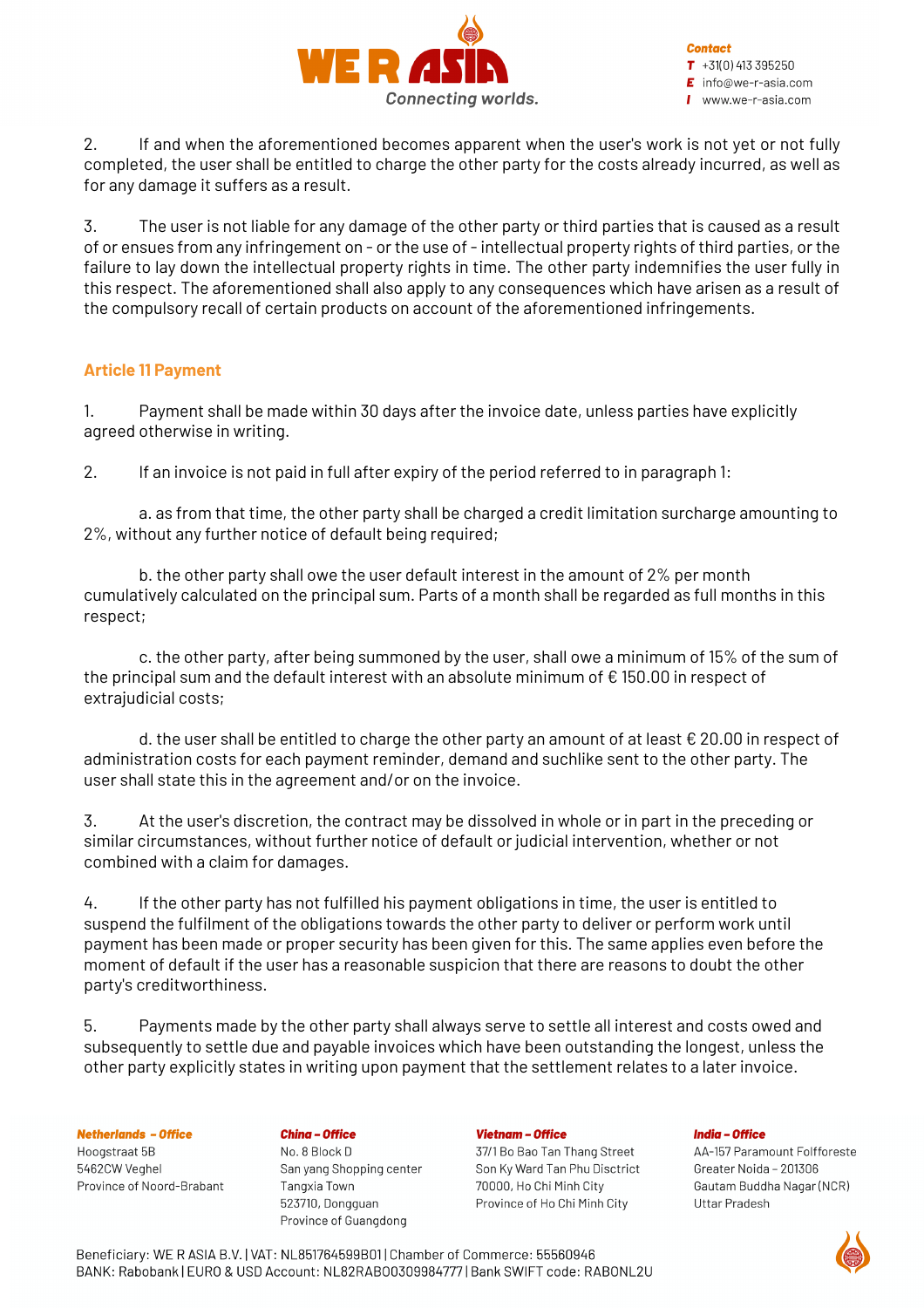

**Contact**  $T + 31(0)413395250$ 

 $\mathsf{E}$  info@we-r-asia.com

www.we-r-asia.com

6. a. If the other party, for whatever reason, has one or more counterclaims against the user, or will acquire such counterclaims, the other party shall waive the right of setoff in respect of this/these claim(s). The aforementioned waiver of the right to set-off also applies if the other party applies for a (temporary) suspension of payment or is declared bankrupt.

b. The provisions under a. of this paragraph do not apply to agreements with the consumer.

# **Article 12 Retention of title**

1. The user retains ownership of the goods delivered and to be delivered until the other party has fulfilled his payment obligations to the user. These payment obligations consist of the payment of the purchase price, increased by claims relating to work carried out in connection with that delivery, as well as claims relating to possible compensation for failure to fulfil obligations on the part of the other party.

2. The other party may only resell the goods falling under the retention of title in the context of its normal business operations.

3. If the user invokes the retention of title, the agreement concluded shall be deemed to have been dissolved, without prejudice to the user's right to claim compensation for damage, loss of profit and interest.

4. The other party is obliged to immediately inform the user in writing of the fact that third parties are enforcing rights on goods which are subject to a retention of title pursuant to this article.

## **Article 13 Collateral**

Until the time at which the other party has fully met its payment obligations vis-à-vis the user, the other party shall not be entitled to give the delivered goods to third parties in pledge and/or to establish a non-possessory pledge on them, and/or to place the goods for storage in the actual power of one or more financiers (warrantage), as this shall be regarded as attributable non-fulfilment on its part. The user may then immediately, without being obliged to give any notice of default, suspend his obligations arising from the agreement, or dissolve the agreement, without prejudice to the user's right to compensation for damage, loss of profit and interest.

### **Article 14 Bankruptcy, lack of power of disposition, etc.**

Without prejudice to the provisions in the other articles of these conditions, the agreement concluded between the other party and the user shall be dissolved without judicial intervention and without any notice of default being required, at the time when the other party is declared bankrupt, applies for a (provisional) suspension of payments, is the subject of an attachment order, is placed under guardianship or administration or otherwise loses the power of disposition or legal capacity with regard to its assets or parts thereof, unless the guardian or administrator recognizes the obligations arising from the agreement as a debt of the estate. In the aforementioned situation, the User's claims shall be immediately due and payable.

### **Netherlands - Office**

Hoogstraat 5B 5462CW Veahel Province of Noord-Brabant

#### **China - Office**

No. 8 Block D San yang Shopping center Tangxia Town 523710, Dongguan Province of Guangdong

### **Vietnam - Office**

37/1 Bo Bao Tan Thang Street Son Ky Ward Tan Phu Disctrict 70000, Ho Chi Minh City Province of Ho Chi Minh City

### **India - Office**

AA-157 Paramount Folfforeste Greater Noida - 201306 Gautam Buddha Nagar (NCR) **Uttar Pradesh** 

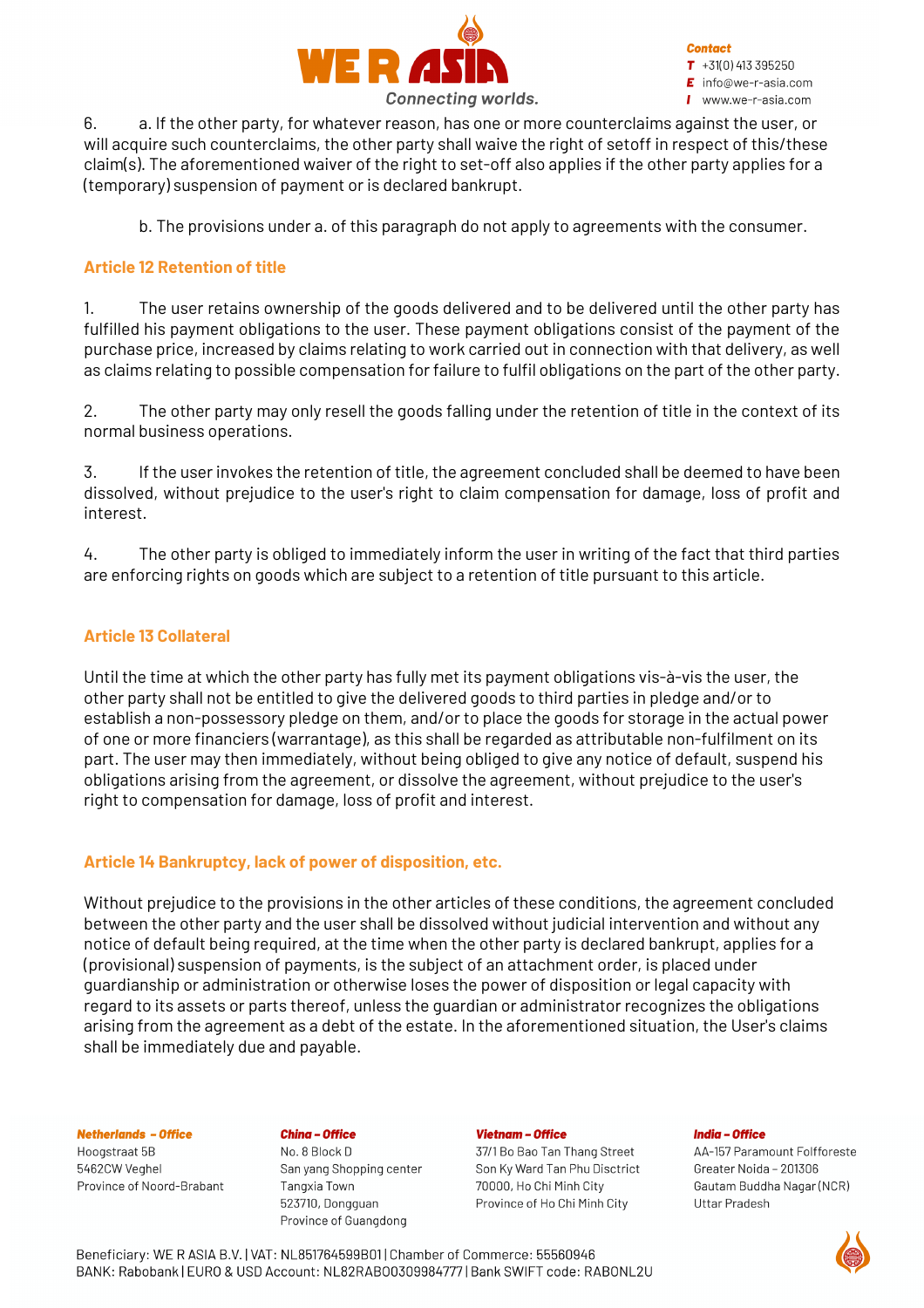

## **Article 15 Force majeure**

1. In the event that fulfilment of the user's obligations under the agreement concluded with the other party is not possible and this is due to non-attributable non-fulfilment on the part of the user, and/or on the part of the third parties or suppliers engaged for the performance of the agreement, or in the event that another important reason occurs on the part of the user, the user shall be entitled to dissolve the agreement entered into between the parties, or to suspend the performance of his obligations towards the other party for a reasonable period to be determined by him, without being obliged to pay any compensation.

2. If the above-mentioned situation arises when the agreement has been executed in part, the other party shall be obliged to fulfil its obligations towards the user up to that time.

3. The following shall be considered circumstances of non-attributable non-performance: war, riots, mobilization, domestic and foreign disturbances, government measures, strikes and lockouts by workers or the threat of these and similar circumstances; disruption of the exchange rates existing at the time of entering into the agreement; weather conditions, operational failures due to fire, accident or other occurrences and natural phenomena, all this irrespective of whether or not the All this irrespective of whether the non-performance or late performance takes place at the user, his suppliers or third parties engaged by him for the performance of the obligation.

## **Article 16 Dissolution, cancellation or termination**

1. a. The other party waives all rights to dissolve the agreement pursuant to Article 6:265 ff. of the Netherlands Civil Code or other statutory provisions, unless mandatory provisions oppose this. This shall apply subject to the right to cancel or terminate the agreement pursuant to this article.

b. The provisions under A of this paragraph do not apply to the agreement with the consumer. In addition to the provisions of sub A of this article, the user's claims upon dissolution shall be immediately due and payable, and the user shall be entitled to suspend delivery.

2. Within the framework of these general terms and conditions, cancellation is understood to mean: the written termination of the agreement by one of the parties before the start of the execution of the agreement.

3. Within the framework of these general terms and conditions, termination is understood to mean: the termination of the agreement by one of the parties after the start of the execution of the agreement.

4. If the other party cancels the agreement, it shall owe the user a fee to be determined by the user. The other party shall be bound to compensate the user for all costs, damage and lost profit. The user is entitled to fix the costs, losses and lost profit and - at his discretion and depending on the work already carried out or deliveries already made - to charge the other party 20 to 100% of the agreed price.

### **Netherlands - Office**

Hoogstraat 5B 5462CW Veahel Province of Noord-Brabant **China - Office** No. 8 Block D San vang Shopping center Tangxia Town 523710, Dongguan Province of Guangdong

#### **Vietnam - Office**

37/1 Bo Bao Tan Thang Street Son Ky Ward Tan Phu Disctrict 70000, Ho Chi Minh City Province of Ho Chi Minh City

#### **India - Office**

AA-157 Paramount Folfforeste Greater Noida - 201306 Gautam Buddha Nagar (NCR) **Uttar Pradesh**